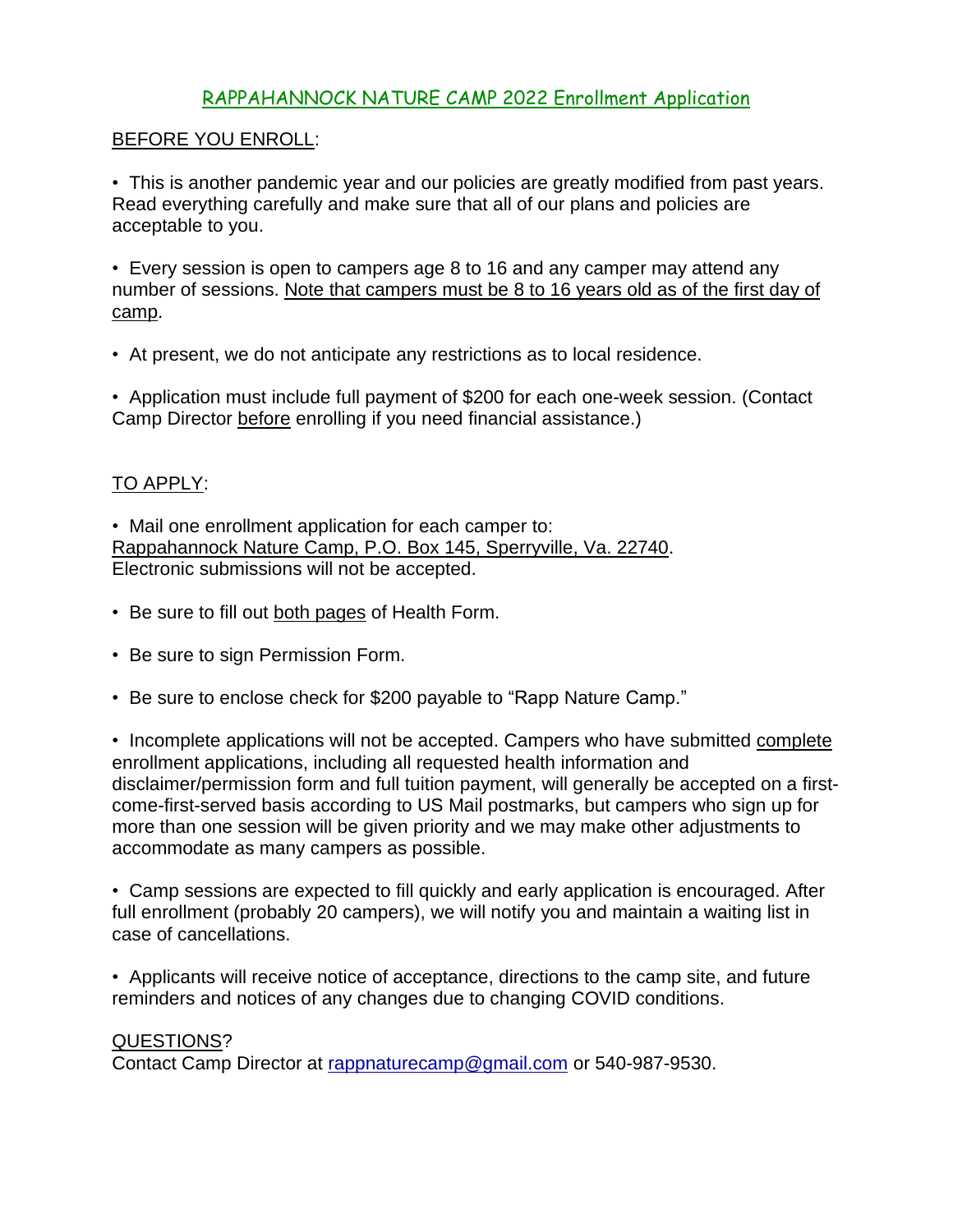## TO PARENTS:

#### $\rightarrow$  Keep this notice for reference!

Camp sessions will be Monday - Friday, 9:00am to 3:00pm. Please arrive promptly every morning, and make sure your camper has a ride home promptly at 3:00. Children who arrive early or do not have a ride home at 3:00 will not be supervised.

Here are notes on what to expect and what to bring to camp, along with our policies and procedures related to COVID guidelines and restrictions:

#### WHAT TO EXPECT:

• Our activities are aimed at nature observation, discovery, and community building. Activities at camp are all outdoors, with an open barn, screened pavilion, garage and canopies available as shelters when needed. We explore gardens and trails, catch and release insects and amphibians, spend time at our own individual Quiet Spots, and observe all kinds of plants and animals at every opportunity. Parents of first-time campers who are not familiar with camp activities may want to request a copy of our camper-produced newsletter, *News from Singing Creek*.

• We expect to spend some time near the end of each camp day in the shallow Hazel River. There will be an opportunity to change clothes. We will have time for snack and lunch, which campers should bring every day.

• Parents will be invited to attend our Open House at 1:00 on the final afternoon of each session when campers will present their nature projects.

• NEW THIS YEAR: We are planning to have a special optional night of camping, probably July 16-17. This free event will be by invitation only. We will have more details available in June, but all of this year's campers will be invited and you may want to save the date.

#### WHAT TO WEAR EVERY DAY:

• Arrive in clean clothes every day.

• Wear comfortable clothes that you don't mind getting wet. Long pants that can be rolled up are a good choice. Some may choose to wear bathing suits under other clothes.

• Good walking shoes are a must. Campers will be able to change shoes for water activities but any kind of boots or sneakers that you don't mind getting wet will suffice. Sandals are discouraged. No bare feet allowed at any time.

• Some kind of hat will help to keep bugs away and is a good idea for protection from rain and sun.

#### WHAT TO BRING EVERY DAY:

• Each camper will have an individual storage space. A complete change of clothes during the day at camp is a good idea.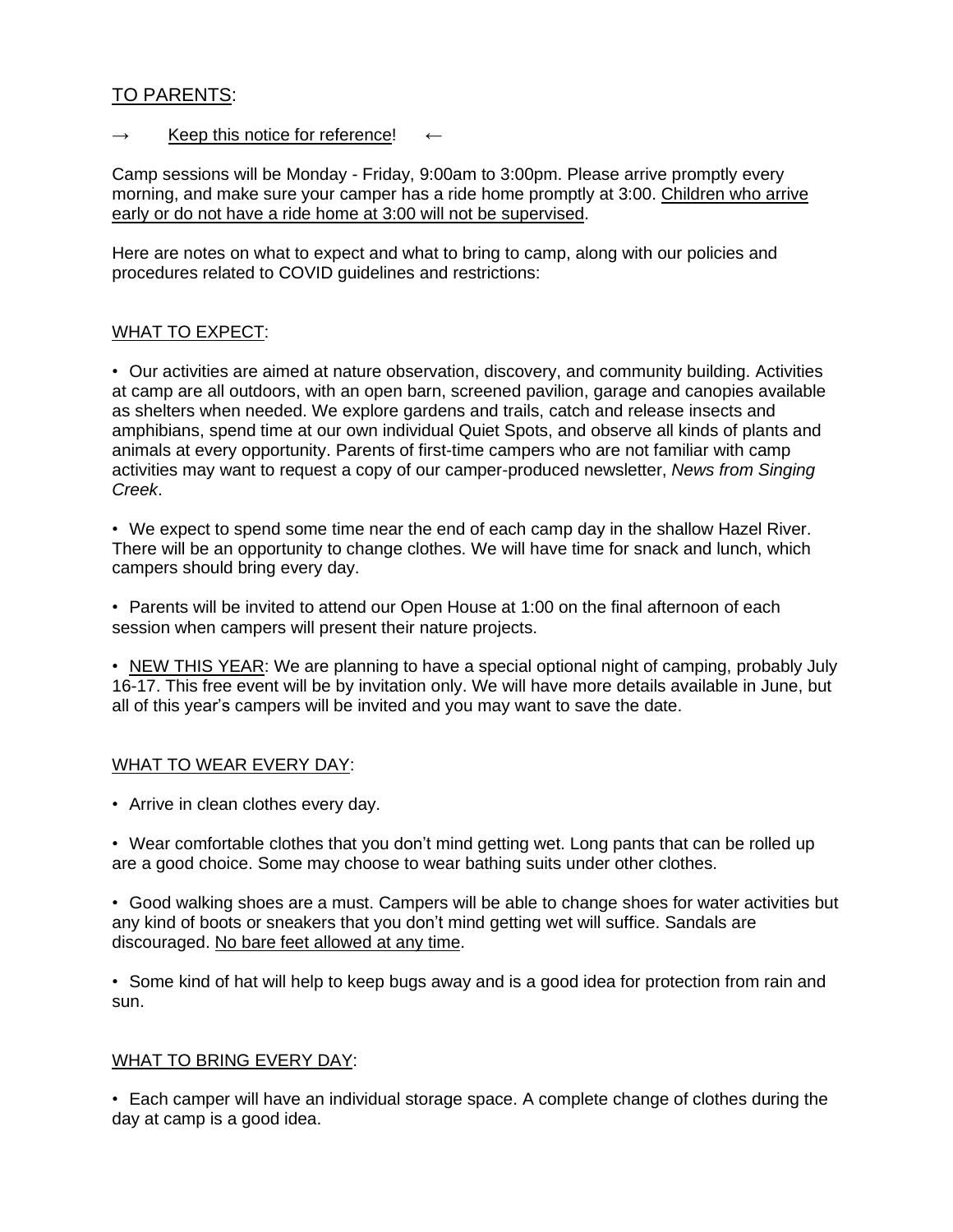- Bring a clean towel too.
- Bring a clean mask in a small paper bag.

• Bring a water bottle that can be refilled, or bottled water. We will have drinking water available, but bottles are to be refilled only by a counselor or our nurse on staff.

• Bring a good healthy lunch and snack. We will remind our campers: No food sharing! And please, no sodas or "energy" drinks.

• You may also want to bring sunscreen and a good natural insect repellent.

• Do not bring pets, captive animals, educational materials, cameras or electronic devices. Travel light—you'll be glad you did!

• Note: Cell phones will not work at camp. A landline is available for camper use if necessary. Parents may call 540-987-9530 any time and leave message.

#### SPECIAL CV NOTES:

• We will have a nurse on staff to oversee CV related procedures. These will include screening upon arrival.

- We do not expect any restrictions as to local residency this year.
- Please use caution during transportation, especially when carpooling.
- Our activities are all outdoors or in open barn or other shelter.

• We will not permit any sharing of food or water and campers may not refill their water bottles. Nurse will refill bottles when necessary.

• We expect to be outdoors all day. If there are exceptions and we are inside as a group, or as otherwise directed by our nurse on staff, we will wear face coverings.

• We will maintain 6-foot spacing when feasible, but we want to make it clear that social distancing will not be feasible during some of our activities.

• We will have separate individual storage areas or containers for each camper and staff member.

• We will have a "sick camper" plan in place and we will be prepared for contact tracing if that is ever necessary.

• Parents are hereby instructed to keep campers at home if not well and notify Camp Director or nurse.

 $\rightarrow$  Keep this notice for reference!  $\leftarrow$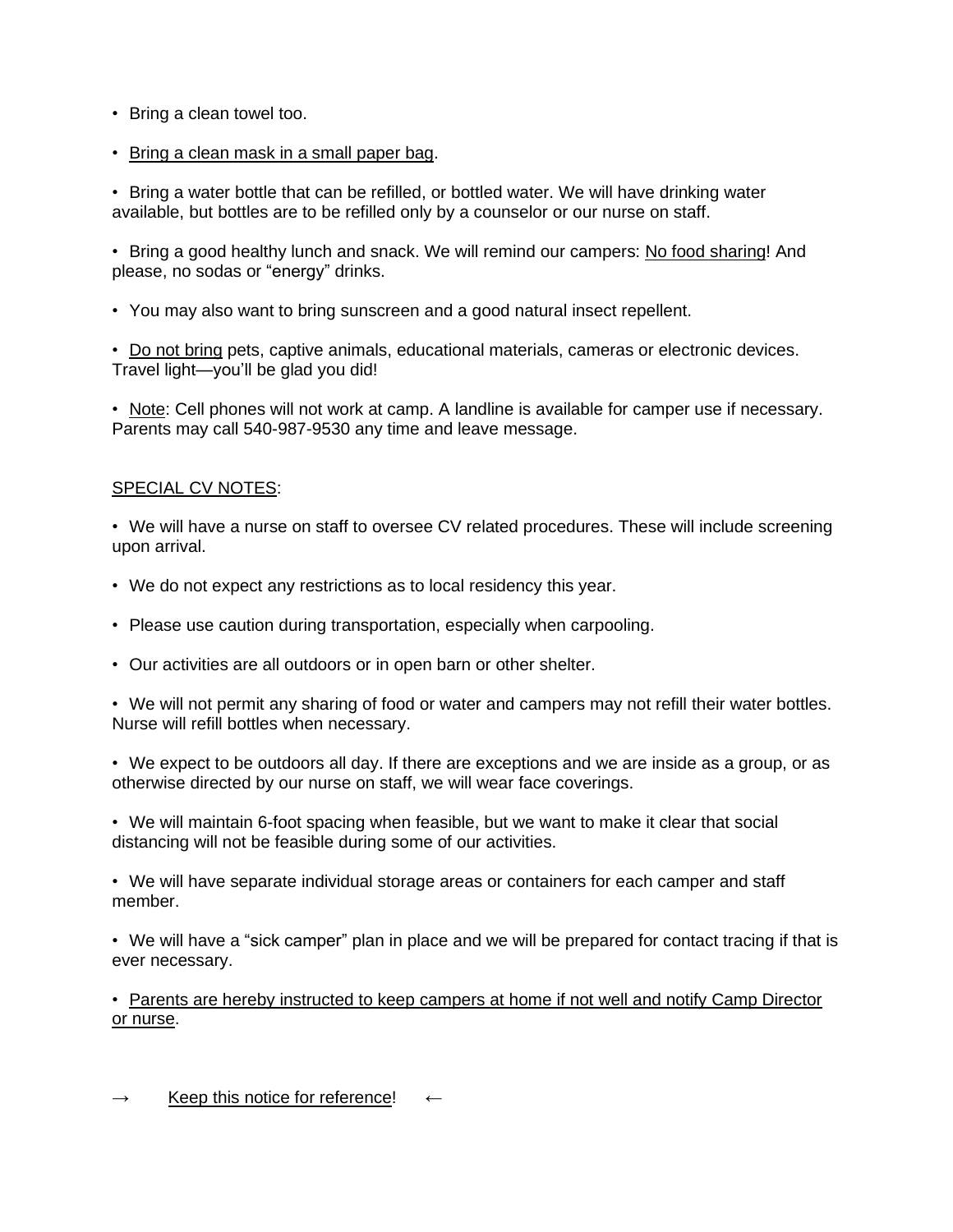name of camper and the state of camper  $\qquad \qquad$  likes to be called

Applying for:

| ◻ | Session 1 (June 20 - 24, 2022) |  |  |  |  |
|---|--------------------------------|--|--|--|--|
|---|--------------------------------|--|--|--|--|

**E** Session 2 (June 27 - July 1, 2022) FULL

□ Session 3 (July 4 - 8, 2022)  $\rightarrow$  NOTE: July 4 will be a regular camp day  $\leftarrow$ 

⧠ Session 4 (July 11 - 15, 2022)

I hereby grant permission for the above named Rappahannock Nature Camper to participate in activities at Singing Creek and surrounding properties. I agree to hold harmless Rappahannock Nature Camp officers, board of directors, volunteers, camp staff, owners of the camp site and surrounding properties and their agents and employees from any and all loss, costs (including attorney's fees) and damages, including illness, personal injury or property damage, as a result of participation in the camp. Specifically, I have read and understand the camp's policies on COVID-19 management and acknowledge the risk of association with fellow campers and staff. I agree not to allow my child to attend on any day when he or she is exhibiting or complaining of any symptoms of any kind of illness, and I will notify Camp Director or Camp Nurse as soon as practical. I also agree to notify Camp Director of any COVID-19 symptoms or positive test results that come to light within 14 days after the last day of camp. I certify that camper is free of any symptoms, diagnosis or positive test results related to COVID-19.

I understand that all campers, including my child, are expected to abide by camp rules and to participate safely and cooperatively in all activities, and that any camper's participation may be terminated immediately upon request by the Camp Director. I understand that camp staff is limited and disruptive behavior cannot be tolerated. I understand and agree to abide by the camp's policies of: (1) participation in all activities, (2) no electronic devices to be brought to camp, and (3) absolutely no visitation during camp hours, except in emergencies and as authorized by Camp Director.

PHOTOS: I hereby [please check one] do, or do not grant permission for photos of my child to be taken during camp activities. Rapp Nature Camp agrees that photos will not be used online except at rappnaturecamp.org and newspaper and magazine online issues, and that camper names will not be identified in any photos in any publication or online without prior permission. I understand that Rapp Nature Camp and camp staff make no guarantees as to the use of photos taken by others.

\_\_\_\_\_\_\_\_\_\_\_\_ \_\_\_\_\_\_\_\_\_\_\_\_\_\_\_\_\_ \_\_\_\_\_\_\_\_\_\_\_\_\_\_\_\_ \_\_

parent or guardian date date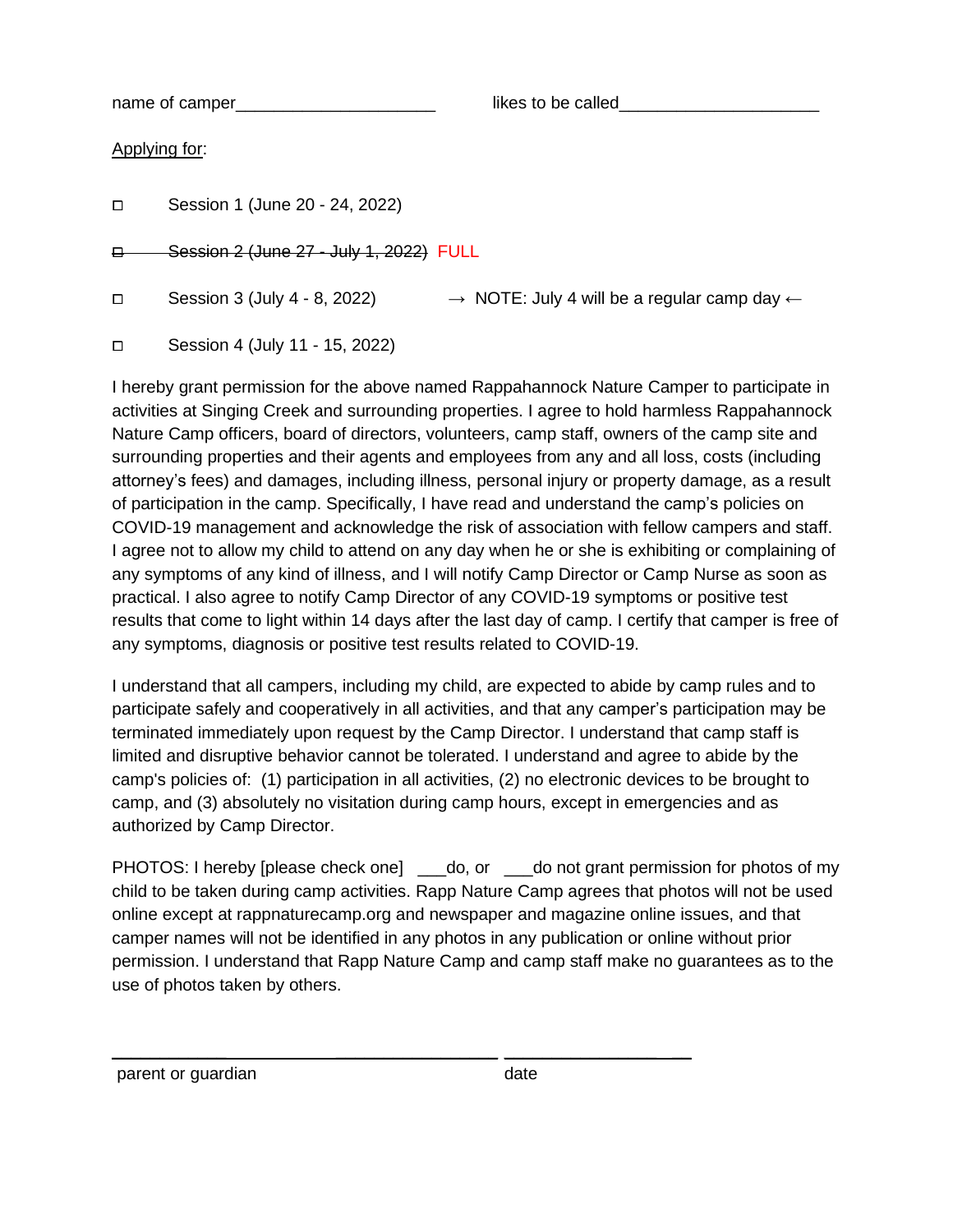# RAPPAHANNOCK NATURE CAMP

# HEALTH FORM FOR CAMPERS

One for each camper please!

→→→→ Don't forget page 2 ←←←←

| Name of                                                                                                                       |                                                                          |
|-------------------------------------------------------------------------------------------------------------------------------|--------------------------------------------------------------------------|
|                                                                                                                               |                                                                          |
| Mailing                                                                                                                       |                                                                          |
|                                                                                                                               |                                                                          |
|                                                                                                                               |                                                                          |
| email<br><u> 2000 - 2000 - 2000 - 2000 - 2000 - 2000 - 2000 - 2000 - 2000 - 2000 - 2000 - 2000 - 2000 - 2000 - 2000 - 200</u> |                                                                          |
|                                                                                                                               |                                                                          |
|                                                                                                                               |                                                                          |
|                                                                                                                               |                                                                          |
|                                                                                                                               |                                                                          |
| If parent or guardian is not available please<br>contact:                                                                     |                                                                          |
|                                                                                                                               |                                                                          |
|                                                                                                                               |                                                                          |
|                                                                                                                               |                                                                          |
|                                                                                                                               |                                                                          |
| *Insurance company:_                                                                                                          | Physician of choice:                                                     |
| *Insurance subscriber's name                                                                                                  |                                                                          |
|                                                                                                                               |                                                                          |
| * (or attach copy of insurance card)                                                                                          | PLEASE PROVIDE HEALTH HISTORY<br>$\rightarrow$ ON NEXT PAGE $\leftarrow$ |